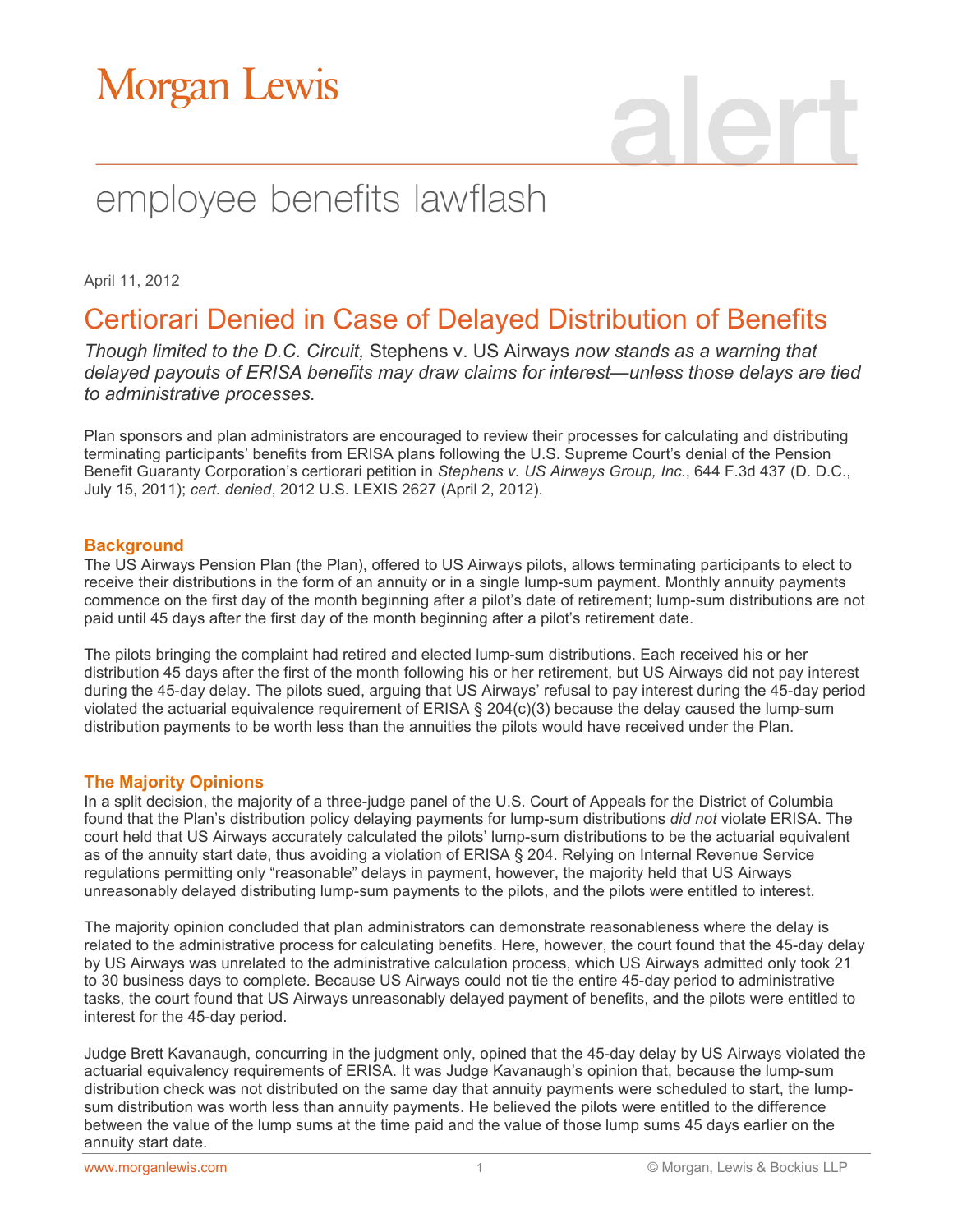# **Morgan Lewis**

### **The Dissenting Opinion**

In her dissenting opinion, Judge Karen Henderson argued that interest was not warranted and that the 45-day delay was reasonable because the Plan required benefits be calculated based on the pilots' "Final Average Earnings." Judge Henderson pointed out that because pilots are paid hourly and pay can fluctuate dramatically based on hours logged, pay differentials, and other adjustments, the three- to four-week period for calculating lump-sum distributions could not begin until the retiring pilot received his or her final check on the 18th of the month following retirement. Factoring in the delay for calculating Final Average Earnings and adding the three- to four-week period to calculate the lump-sum distribution, Judge Henderson found ample support for the 40- to 45 day administrative period US Airways took to calculate and distribute lump-sum benefit payments.

The dissent also disagreed with the majority about the amount awarded as interest. Because the court agreed that US Airways acted reasonably in processing distributions up to the 30-day mark (there was no dispute that it took 21 to 30 days to calculate the lump-sum benefit), the dissent opined that plaintiffs should be entitled to no more than 15 days' interest.

#### **Practical Considerations**

Although the *Stephens* decision is currently limited to the D.C. Circuit, its implications are far reaching should other circuits subscribe to the majority or concurring opinions. While this does not mean that plan administrators should rush benefit calculations, plan administrators are now on notice that any delay in distributing benefits beyond the time objectively required for necessary administrative functions and tasks could subject plan sponsors or administrators to claims for interest on distributions.

### **Contacts**

If you have any questions or would like more information on the issues discussed in this LawFlash, please contact any of the following Morgan Lewis attorneys:

| Chicago<br>Brian D. Hector                                                                                            | 312.324.1160                                                                 | bhector@morganlewis.com                                                                                                                       |
|-----------------------------------------------------------------------------------------------------------------------|------------------------------------------------------------------------------|-----------------------------------------------------------------------------------------------------------------------------------------------|
| <b>New York</b><br>Craig A. Bitman                                                                                    | 212.309.7190                                                                 | cbitman@morganlewis.com                                                                                                                       |
| Philadelphia<br>Robert L. Abramowitz<br>Brian J. Dougherty<br>I. Lee Falk<br>Vivian S. McCardell<br>Steven D. Spencer | 215.963.4811<br>215.963.4812<br>215.963.5616<br>215.963.5810<br>215.963.5714 | rabramowitz@morganlewis.com<br>bdougherty@morganlewis.com<br>ilfalk@morganlewis.com<br>vmccardell@morganlewis.com<br>sspencer@morganlewis.com |
| <b>Pittsburgh</b><br>Lisa H. Barton<br>John G. Ferreira<br>Lauren B. Licastro<br>R. Randall Tracht                    | 412.560.3375<br>412.560.3350<br>412.560.3383<br>412.560.3352                 | lbarton@morganlewis.com<br>jferreira@morganlewis.com<br>llicastro@morganlewis.com<br>rtracht@morganlewis.com                                  |
| Washington, D.C.<br>Althea R. Day<br>David R. Fuller<br>Mary B. (Handy) Hevener<br>Gregory L. Needles                 | 202.739.5366<br>202.739.5990<br>202.739.5982<br>202.739.5448                 | aday@morganlewis.com<br>dfuller@morganlewis.com<br>mhevener@morganlewis.com<br>gneedles@morganlewis.com                                       |